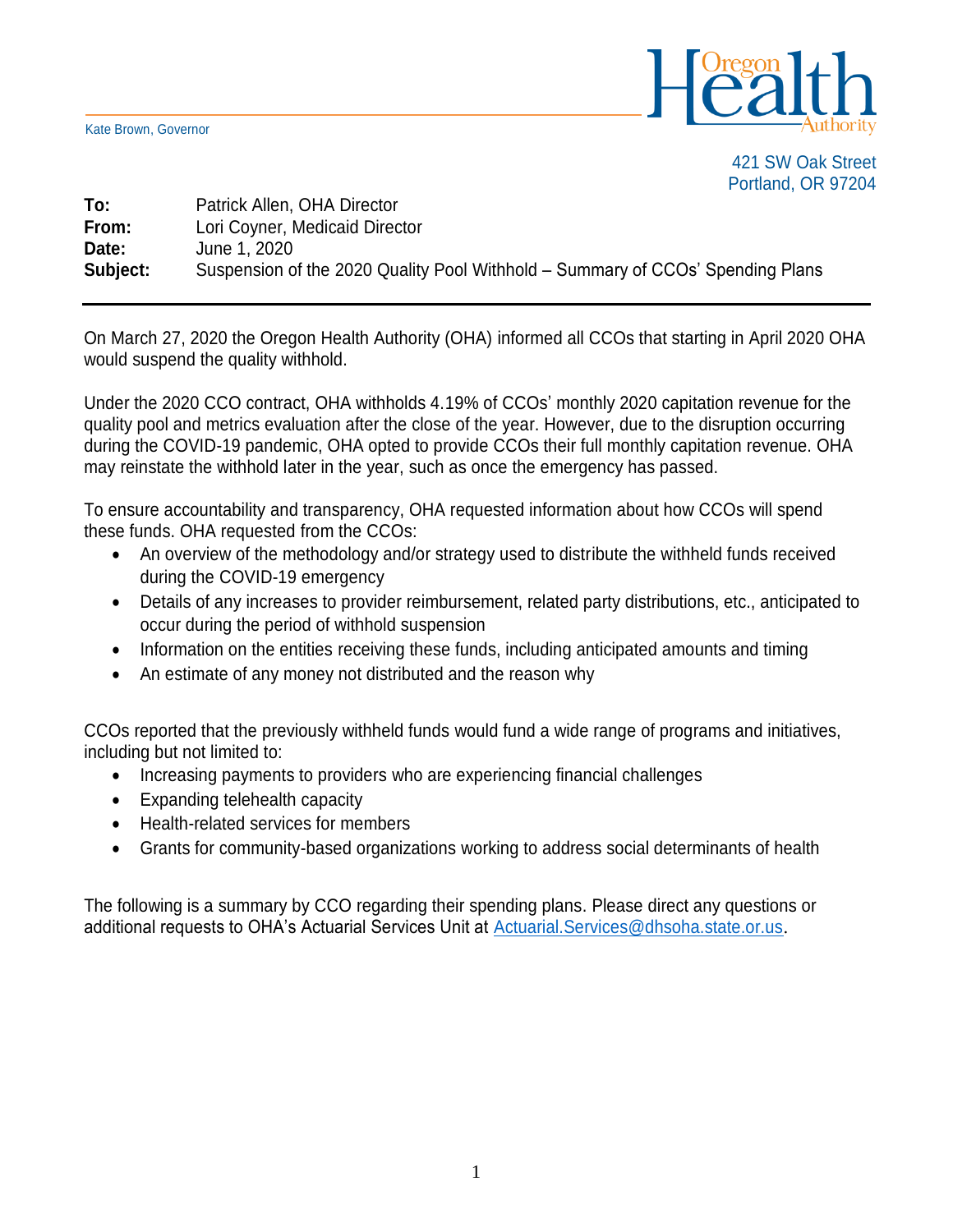| <b>CCO</b>                 | <b>CCO Summary of Withhold Methodology &amp; Strategy</b>                                                                                                                                                                                                                                                                                                                                                                                                                                                                                                                                                                                                                                                                                                                                                                                                                                                                                 |
|----------------------------|-------------------------------------------------------------------------------------------------------------------------------------------------------------------------------------------------------------------------------------------------------------------------------------------------------------------------------------------------------------------------------------------------------------------------------------------------------------------------------------------------------------------------------------------------------------------------------------------------------------------------------------------------------------------------------------------------------------------------------------------------------------------------------------------------------------------------------------------------------------------------------------------------------------------------------------------|
| <b>Advanced Health</b>     | Advanced Health is following contractual requirements to distribute a<br>majority of the quality funds that were previously withheld. The<br>contractual payment mechanisms will support Advanced Health's<br>provider network with increased medical payments to help offset the<br>increased costs to the network associated with responding to the<br>COVID-19 emergency and the necessary adjustments to increase<br>telehealth services. This will help to maintain access to services for<br>Advanced Health members both during the emergency declaration<br>and after.                                                                                                                                                                                                                                                                                                                                                            |
|                            | Also, following contractual agreements already in place, Advanced<br>Health will retain a portion of the funds to cover administrative costs,<br>the Intensive Care Coordination program, and for Health-Related<br>Services spending. Advanced Health's Health-Related Services<br>spending includes flexible spending to meet members' needs as well<br>as financial support for community-based organizations working to<br>address social determinants of health.                                                                                                                                                                                                                                                                                                                                                                                                                                                                     |
| <b>AllCare Health Plan</b> | AllCare has developed a COVID-19 Resiliency fund which is<br>dedicated to funding programs and services that related to the SDoH-<br>E and non-medical care (such as increasing access to food, housing,<br>etc.). AllCare has well-established trusted relationships with many<br>community partners and social service agencies and have continued<br>our dialogue and work with partners during the COVID-19 pandemic to<br>address urgent and emergent needs.                                                                                                                                                                                                                                                                                                                                                                                                                                                                         |
|                            | In alignment with this program, AllCare has established a similar fund<br>for Providers. AllCare's intention with this fund is to identify network<br>provider offices that are continuing to struggle during the pandemic<br>and help sustain their offices and operations to ensure continued<br>stability of the entire provider network.                                                                                                                                                                                                                                                                                                                                                                                                                                                                                                                                                                                              |
| Cascade Health<br>Alliance | Cascade Health Alliance's (CHA) spending strategy for the funds that<br>were previously withheld for quality initiatives are now focused on<br>assisting our provider network through this difficult time to support<br>ongoing care and telehealth services. Some of our providers are<br>experiencing lower than normal utilization while others are<br>experiencing increased costs due to the COVID-19 emergency. CHA<br>will be providing additional payments to our contracted risk sharing<br>entities to assist them through this time. CHA wants to ensure there is<br>appropriate access to care for all its assigned members not only today<br>but in the future as we plan for a potential surge. These additional<br>payments will be made directly to providers and will not be based on<br>fee for service or any other reimbursement rates currently in affect.<br>100% of the funds will be distributed to<br>providers. |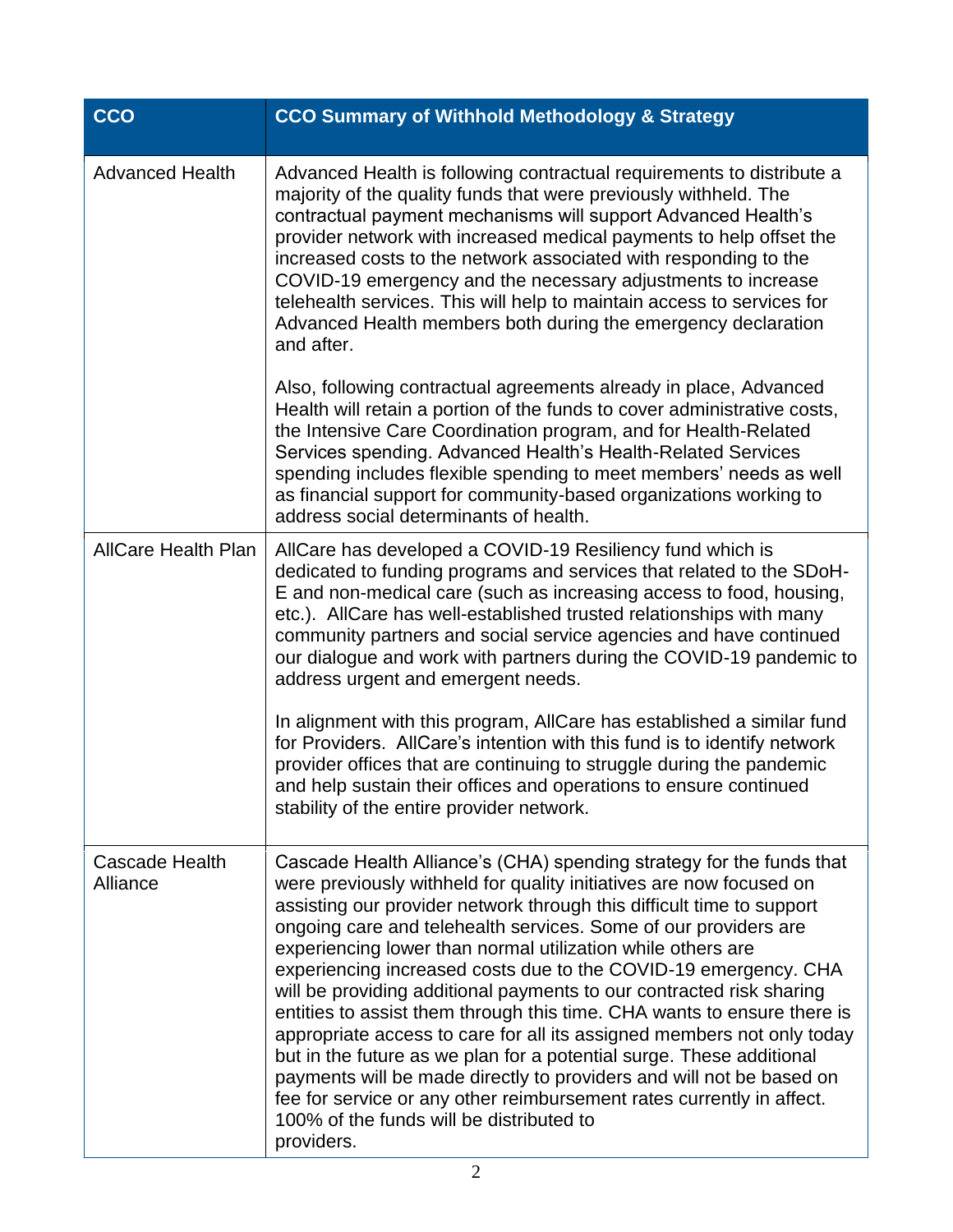| <b>CCO</b>                | <b>CCO Summary of Withhold Methodology &amp; Strategy</b>                                                                                                                                                                                                                                                                                                                                                                                                                                                                                                                                                                                                                                                                                                                                                                                                                                                                                                                                                                                                                                                                                       |
|---------------------------|-------------------------------------------------------------------------------------------------------------------------------------------------------------------------------------------------------------------------------------------------------------------------------------------------------------------------------------------------------------------------------------------------------------------------------------------------------------------------------------------------------------------------------------------------------------------------------------------------------------------------------------------------------------------------------------------------------------------------------------------------------------------------------------------------------------------------------------------------------------------------------------------------------------------------------------------------------------------------------------------------------------------------------------------------------------------------------------------------------------------------------------------------|
| Columbia Pacific          | CPCCO is prioritizing funding for the most vulnerable providers in our<br>network and implementing changes to help propel our network toward<br>long-term goals. Our approach includes:<br>1. Maintaining Alternative Payment Model funding by ensuring<br>that we limit administrative effort, sustaining payments<br>independent of utilization-based metrics, and taking steps to<br>prepare for expanded membership. CPCCO's membership<br>expanded by 1,000 members last month alone. These steps<br>enable us to maintain progress on our VBP roadmap, while<br>increasing flexibility in the short term.<br>2. Accelerating deployment of stability payments and increasing<br>amounts paid to vulnerable primary care and behavioral health<br>providers to offset lost Fee for Service revenue.<br>3. Increasing the types of services covered via Telehealth,<br>providing technical assistance and ensuring payment parity with<br>in-office visits.<br>We will use any remaining 2020 quality pool funds to support<br>increased demand for Health-Related Services and increased medical<br>visits/pent-up demand due to COVID-19. |
| Eastern Oregon            | Providing \$2 Million in quality withhold funding to primary care<br>providers including those associated with hospital systems. The<br>distribution will be 50% based on the clinic's performance meeting<br>2019 quality measures and 50% based on membership attribution. A<br>portion of funds will be temporarily held should a provider within our<br>service area require additional financial support that is in serious<br>financial jeopardy. Any of the temporarily held funding that is not<br>needed in the near term will be distributed back into the programs we<br>have traditionally funded.                                                                                                                                                                                                                                                                                                                                                                                                                                                                                                                                  |
| Health Share of<br>Oregon | All funds will be reinvested in Health Share's Provider Network. 90%<br>of all withheld funds go directly to subcontracted partners upon receipt<br>from OHA. These subcontractors then prioritize where to utilize funds<br>based on the needs of their networks. They use a combination of<br>monthly capitation payments and quality withhold funds to get<br>resources to providers quickly. These provider payments vary by<br>system but include: capitation payments, payments based on historic<br>utilization, or waiving quality targets/risk corridors to expedite<br>payment. The remaining 10% of funds have been allocated by Health<br>Share's Board for future regional supports related to emerging<br>provider sustainability issues. Principles for distribution of these more<br>targeted funds are in development. They will include focus on<br>services utilized by all CCO members regardless of PCP relationship.<br>Examples may include BH or culturally specific service providers.                                                                                                                                 |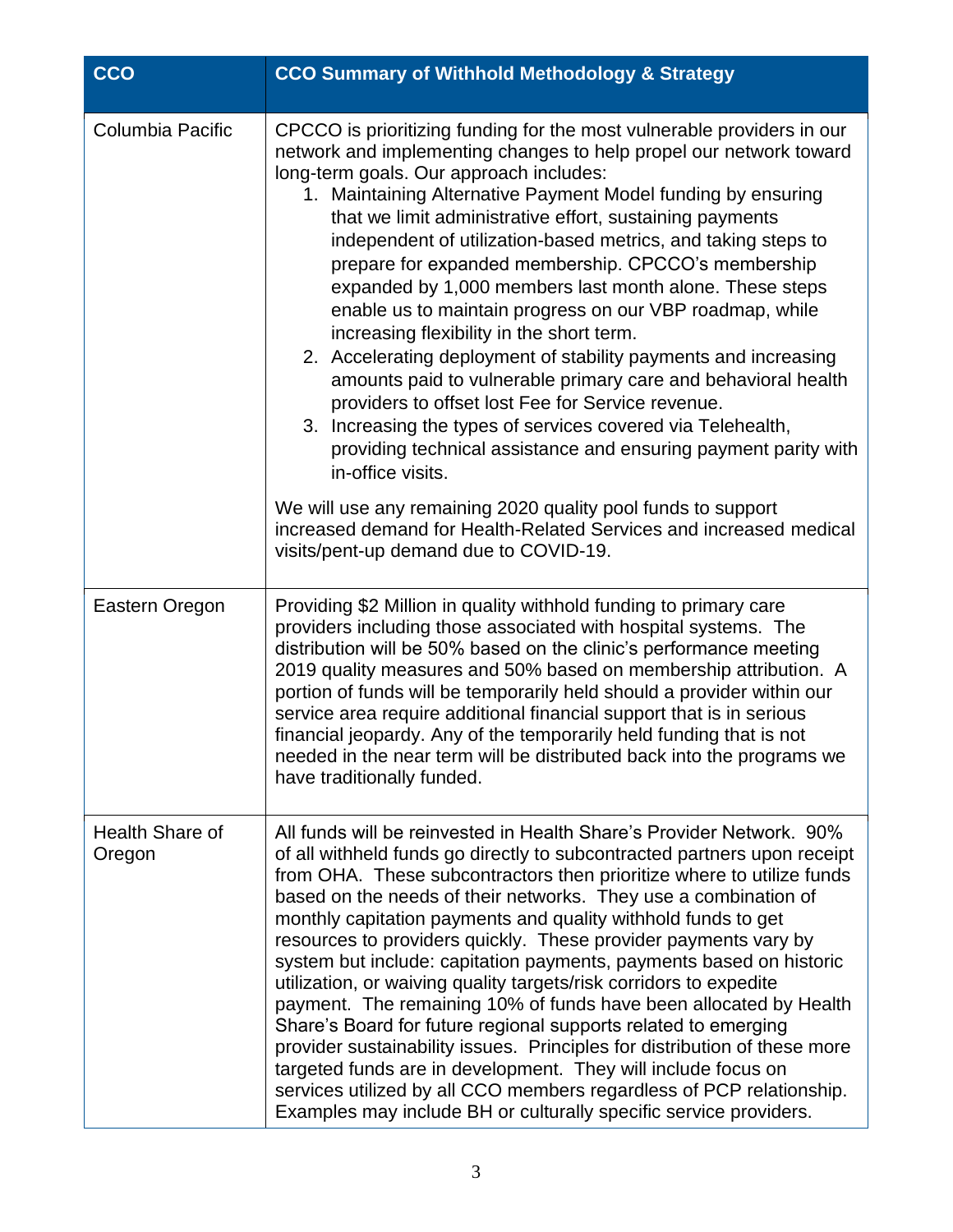| <b>CCO</b>                              | <b>CCO Summary of Withhold Methodology &amp; Strategy</b>                                                                                                                                                                                                                                                                                                                                                                                                                                                                                                                                                                                                                                                                                                                                                                                                                                                                                              |
|-----------------------------------------|--------------------------------------------------------------------------------------------------------------------------------------------------------------------------------------------------------------------------------------------------------------------------------------------------------------------------------------------------------------------------------------------------------------------------------------------------------------------------------------------------------------------------------------------------------------------------------------------------------------------------------------------------------------------------------------------------------------------------------------------------------------------------------------------------------------------------------------------------------------------------------------------------------------------------------------------------------|
|                                         | Investments may also support providers in moving toward success in<br>a telehealth environment.                                                                                                                                                                                                                                                                                                                                                                                                                                                                                                                                                                                                                                                                                                                                                                                                                                                        |
| Intercommunity<br><b>Health Network</b> | IHN will utilize the additional funds in two capacities. First, to support<br>the solvency of IHN's Professional network by increasing Fee for<br>Service rates. IHN has increased payment rates by 60% and will<br>continue to monitor and adjust to maximize the withhold's deployment<br>to our network. Secondly, IHN has provided additional Health Related<br>Services and access to our members directly impacted by the Covid-<br>19 health and economic crises. We have increased our spending<br>significantly to ensure IHN member can maintain living conditions that<br>are critical to their health while protecting them from Covid-19 related<br>risks IHN has also deployed funds to Community Based<br>Organizations that are closer to the member and their needs. Often<br>our CBOs are in the better position to directly intervene in a member's<br>situation.                                                                   |
| <b>Jackson Care</b><br>Connect          | JCC prioritizes funding for our most vulnerable providers while helping<br>propel our network toward long-term goals. Our approach includes:<br>1. Maintaining Alternative Payment Model funding by ensuring<br>that we limit administrative effort, do not decrease payments<br>due to utilization-based metrics and prepare for expanded<br>membership. JCC's membership expanded by 1,500 members<br>last month alone and we prioritize access to care for all<br>members. These steps enable us to maintain progress on our<br>VBP roadmap, while increasing flexibility in the short term.<br>2. Accelerating deployment of stability payments and increasing<br>amounts paid to vulnerable primary care and behavioral health<br>providers to maintain strong access to care for members.<br>3. Increasing the types of services covered via Telehealth,<br>providing technical assistance and ensuring payment parity with<br>in-office visits. |
|                                         | We will use any remaining 2020 quality pool funds to support<br>increased demand for Health-Related Services and medical visits<br>postponed due to COVID-19.                                                                                                                                                                                                                                                                                                                                                                                                                                                                                                                                                                                                                                                                                                                                                                                          |
| PacificSource                           | PacificSource Community Solutions is quickly allocating and<br>distributing all suspended quality withhold funds. The spending<br>strategies include a diversified approach by which PacificSource and<br>the Health Councils use two different mechanisms to distribute funds.<br>The process is consistent with our underlying agreements with the<br>Health Councils, which serve as the governing body for each<br>PacificSource CCO.<br>PacificSource is disbursing a portion of the funds to repay or return                                                                                                                                                                                                                                                                                                                                                                                                                                     |
|                                         | provider withholds as part of 2020 value-based payment<br>arrangements. In addition, using suspended withhold funds and                                                                                                                                                                                                                                                                                                                                                                                                                                                                                                                                                                                                                                                                                                                                                                                                                                |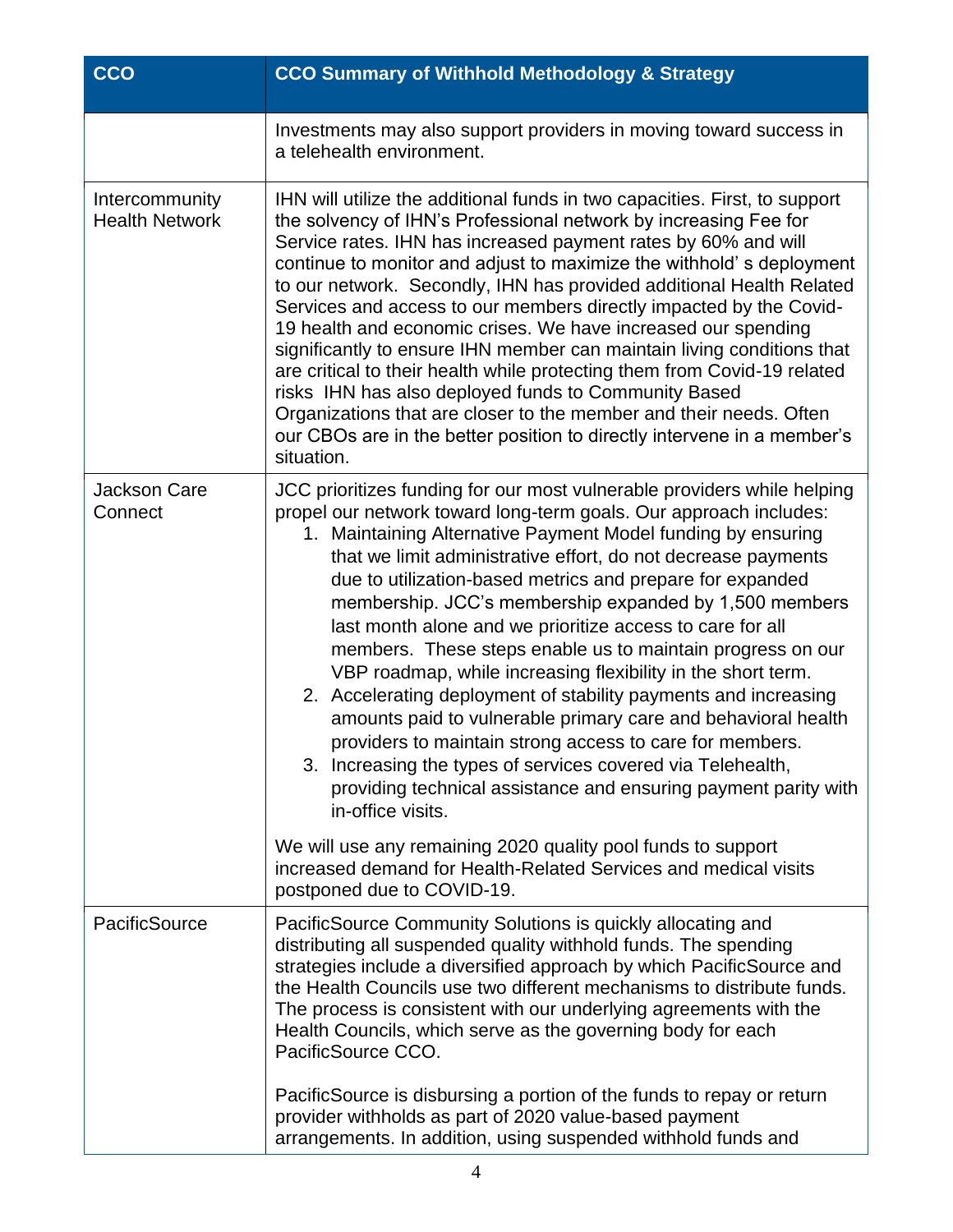| <b>CCO</b>                                      | <b>CCO Summary of Withhold Methodology &amp; Strategy</b>                                                                                                                                                                                                                                                                                                                                                                                                                                                                                                                                                                                                                                                                                                                                                                                                                                                                                                                                                                                                                                                                                                                                                                                                                                                      |
|-------------------------------------------------|----------------------------------------------------------------------------------------------------------------------------------------------------------------------------------------------------------------------------------------------------------------------------------------------------------------------------------------------------------------------------------------------------------------------------------------------------------------------------------------------------------------------------------------------------------------------------------------------------------------------------------------------------------------------------------------------------------------------------------------------------------------------------------------------------------------------------------------------------------------------------------------------------------------------------------------------------------------------------------------------------------------------------------------------------------------------------------------------------------------------------------------------------------------------------------------------------------------------------------------------------------------------------------------------------------------|
|                                                 | additional funds, PacificSource is making provider stability payments<br>associated with April, May, and June claims. The Health Councils are<br>distributing the balance of suspended withhold funds to address<br>community needs and other key areas of the provider network. For<br>more information about Health Council distributions, please contact<br>each Health Council. For questions about PacificSource's<br>distributions, please contact ProviderRelief@pacificsource.com.                                                                                                                                                                                                                                                                                                                                                                                                                                                                                                                                                                                                                                                                                                                                                                                                                     |
| <b>Trillium Community</b><br><b>Health Plan</b> | Funding during the crisis will be available to providers who are<br>currently in need of COVID-related assistance. At this time, Trillium is<br>taking provider requests for COVID-related assistance through our<br>public comments contact: PublicComments@TrilliumCHP.com. Each<br>request will be expedited for approval through our management team,<br>and final approval will be made by the Trillium Board.                                                                                                                                                                                                                                                                                                                                                                                                                                                                                                                                                                                                                                                                                                                                                                                                                                                                                            |
|                                                 | In addition to compensation models to help providers, Trillium is<br>engaged in several activities, including providing in-kind PPE<br>donations, investing in SDoH and temporary housing to help our<br>safety net providers meet the needs for our members. A few examples<br>of our recent COVID-19 related investments: Trillium has provided an<br>OBGYN office with 105 blood pressure cuffs so pregnant moms can<br>check blood pressure at home and not have to go into the office.<br>Trillium through Centene COVID-19 Community Relief Fund, donated<br>\$45,000 to Food for Lane County and Project Blessing in Reedsport<br>and \$17,500 to residential providers and community partners that<br>provide assistance to individuals experiencing houselessness. Trillium<br>also donated another \$1,200 to Carry It Forward for tents, supplies<br>and assistance and \$5,000 each to three organizations that prevent<br>domestic violence. Trillium has also set up a program to assist<br>providers with grant writing and small business loan applications and<br>provided PPE to multiple provider offices and hospitals. Through a<br>partnership with Quest Laboratories, Trillium will facilitate the<br>distribution of 25,000 COVID-19 tests to FQHCs and other providers<br>each week. |
| Umpqua Health<br>Alliance                       | COVID-19 has significantly disrupted both the local health care and<br>social service delivery systems. In addition to directly supporting the<br>local public health pandemic response, Umpqua Health Alliance<br>(UHA) has responded with rapid innovation to support the Douglas<br>County community. UHA's community response includes two primary<br>strategies. First, network providers of all types have experienced<br>significant financial stress due to the limitations of the "stay home"<br>orders and cessation of hospital/specialty care elective procedures.<br>UHA responded by providing new contracting and VBC provisions<br>which have provided much needed cash infusions to the entire<br>network inclusive of hospital care, specialists, primary care, Substance<br>Use Disorder, Behavioral Health and Non-Emergent Transportation.<br>Second, UHA, in concert with its board of directors, community                                                                                                                                                                                                                                                                                                                                                                              |